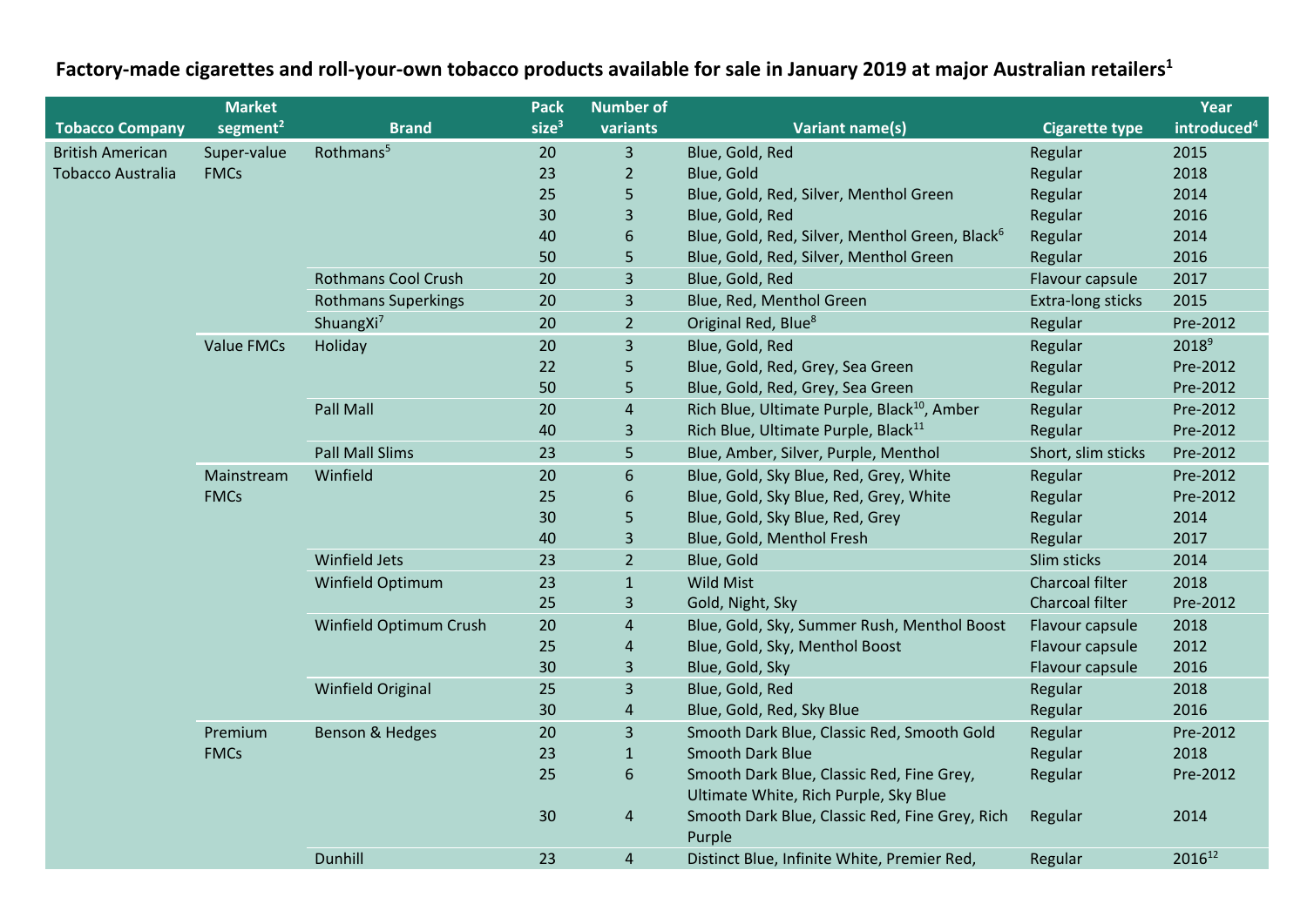|                         | <b>Market</b>        |                             | <b>Pack</b>       | <b>Number of</b> |                                                                           |                       | Year                    |
|-------------------------|----------------------|-----------------------------|-------------------|------------------|---------------------------------------------------------------------------|-----------------------|-------------------------|
| <b>Tobacco Company</b>  | segment <sup>2</sup> | <b>Brand</b>                | size <sup>3</sup> | variants         | <b>Variant name(s)</b>                                                    | <b>Cigarette type</b> | introduced <sup>4</sup> |
|                         |                      |                             |                   |                  | <b>Refined Grey</b>                                                       |                       |                         |
|                         |                      | <b>Dunhill Artic Crush</b>  | 20                | $\mathbf{1}$     | <b>None</b>                                                               | Flavour capsule       | 2018                    |
|                         |                      | <b>Dunhill Fine Cut</b>     | 20                | $\overline{2}$   | Navy, White                                                               | Regular               | Pre-2012                |
|                         |                      | <b>Dunhill Mixtures</b>     | 20                | $\overline{2}$   | Tokyo Crush, New York Crush                                               | Flavour capsule       | 2017                    |
|                         |                      | <b>Dunhill Original</b>     | 25                | $\mathbf{1}$     | <b>Distinct Blue</b>                                                      | Regular               | 2018                    |
|                         |                      | Kent                        | 20                | $\mathbf{1}$     | 3-Tek Futura                                                              | Charcoal filter       | Pre-2012                |
|                         |                      | Vogue                       | 20                | $\overline{2}$   | Superslim Menthe, Superslim Blue                                          | Long, slim stick      | Pre-2012                |
|                         | Roll-your-           | Capstan                     | 15 <sub>g</sub>   | $\mathbf{1}$     | Maker's Blend                                                             | <b>RYO</b>            | 2018                    |
|                         | own tobacco          |                             | 25g               | $\mathbf{1}$     | Maker's Blend                                                             | <b>RYO</b>            | 2018                    |
|                         |                      | Holiday                     | 25g               | $\overline{2}$   | Blue, Gold                                                                | <b>RYO</b>            | 2016                    |
|                         |                      |                             | 50g               | $\overline{2}$   | Blue, Gold                                                                | <b>RYO</b>            | Pre-2012                |
|                         |                      | Port Royal                  | 15 <sub>g</sub>   | $\overline{2}$   | Rum & Wine, Original                                                      | <b>RYO</b>            | 2018                    |
|                         |                      |                             | 25g               | 3                | Rum & Wine, Original, Highland Whisky <sup>13</sup>                       | <b>RYO</b>            | 2016                    |
|                         |                      |                             | 40g               | $\mathbf{1}$     | Rum & Wine                                                                | <b>RYO</b>            | 2018                    |
|                         |                      |                             | 50g               | $\overline{2}$   | Rum & Wine, Original                                                      | <b>RYO</b>            | Pre-2012                |
|                         |                      | Rothmans                    | 20 <sub>g</sub>   | 3                | Blue, Gold, Red                                                           | <b>RYO</b>            | 2015                    |
|                         |                      |                             | 25g               | 3                | Blue, Gold, Red                                                           | <b>RYO</b>            | 2014                    |
|                         |                      | Winfield                    | 20 <sub>g</sub>   | 5                | Blue, Gold, Red, Spiced Rum, Fresh Menthol                                | <b>RYO</b>            | 2015                    |
|                         |                      |                             | 25g               | 5                | Blue, Gold, Red, Spiced Rum, Fresh Menthol                                | <b>RYO</b>            | 2015                    |
|                         |                      |                             | 40g               | 3                | Blue, Gold, Red                                                           | <b>RYO</b>            | 2018                    |
|                         |                      |                             | 50g               | 3                | Blue, Gold, Red                                                           | <b>RYO</b>            | Pre-2012                |
|                         |                      | <b>Winfield State Blend</b> | 25g               | $\overline{2}$   | NSW, QLD                                                                  | <b>RYO</b>            | 2018                    |
| <b>Imperial Tobacco</b> | Super-value          | <b>JPS</b>                  | 20                | 5                | Blue, Gold, Red, Menthol, Silver                                          | Regular               | 2012                    |
|                         | <b>FMCs</b>          |                             | 25                | $\overline{4}$   | Blue, Gold, Red, Menthol                                                  | Regular               | Pre-2012                |
|                         |                      |                             | 26                | 6                | Blue, Gold, Red, Menthol, Silver, Sky Blue                                | Regular               | 2012                    |
|                         |                      |                             | 30                | 3                | Blue, Gold, Red                                                           | Regular               | 2014                    |
|                         |                      |                             | 40                | 5                | Blue, Gold, Red, Menthol, Silver                                          | Regular               | 2012                    |
|                         |                      | <b>JPS Superkings</b>       | 20                | 6                | Blue, Gold, Red, Menthol, Silver, Virginia                                | Extra-long stick      | Pre-2012                |
|                         |                      | <b>JPS Crushball</b>        | 25                | $\overline{2}$   | Blue, Gold                                                                | Flavour capsule       | 2018                    |
|                         |                      | Parker & Simpson            | 25                | 3                | Blue, Gold, Red                                                           | Regular               | 2018                    |
|                         |                      |                             | 40                | $\overline{3}$   | Blue, Gold, Red                                                           | Regular               | 2019                    |
|                         | <b>Value FMCs</b>    | Horizon                     | 30                | 8                | Blue, Purple, Red, Orange, White, Yellow,<br>Menthol Blue, Menthol Yellow | Regular               | Pre-2012                |
|                         |                      |                             | 40                | 6                | Blue, Purple, Red, Orange, White, Menthol<br><b>Blue</b>                  | Regular               | Pre-2012                |
|                         |                      |                             | 50                | 8 <sup>°</sup>   | Blue, Purple, Red, Orange, White, Yellow,                                 | Regular               | Pre-2012                |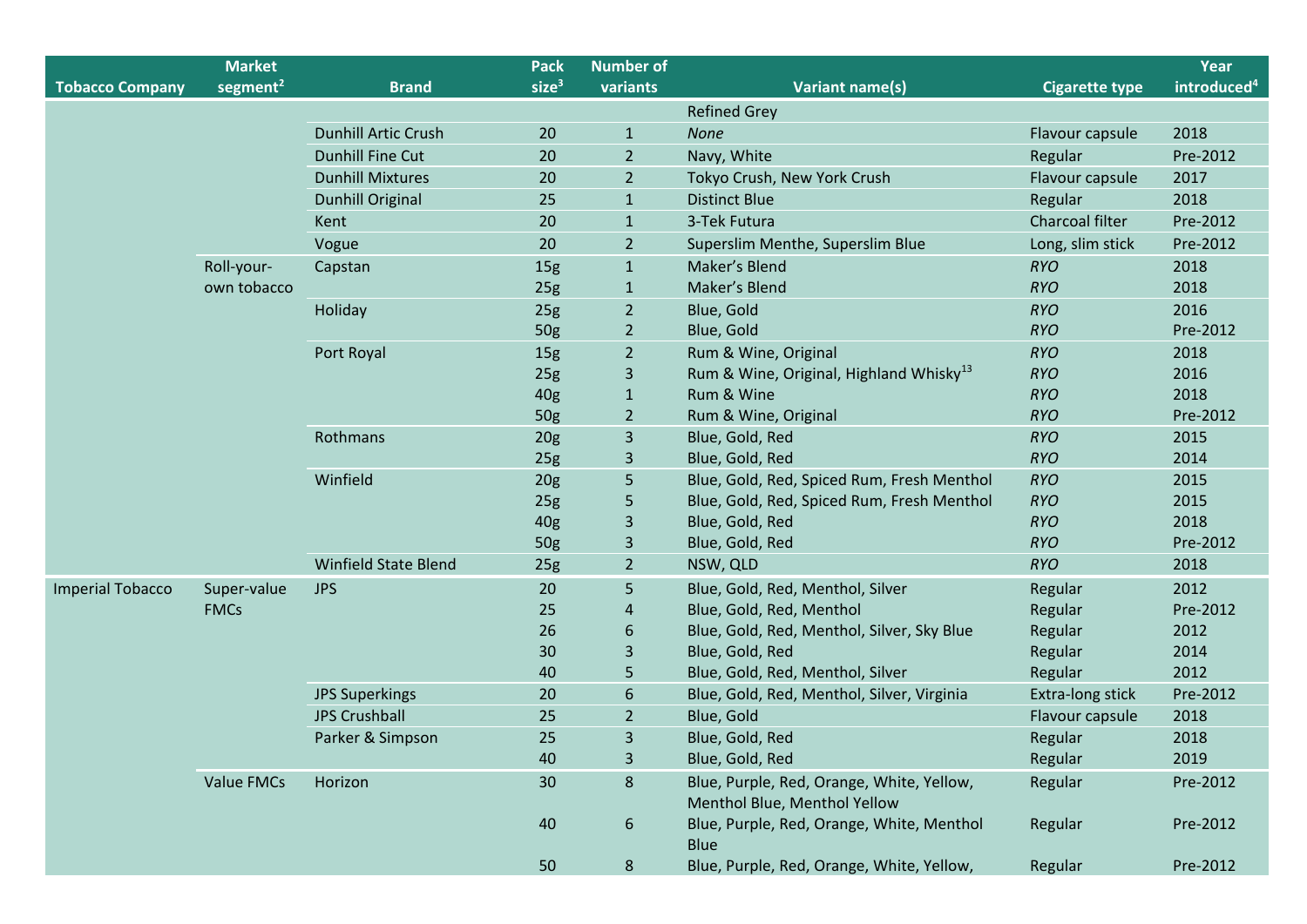|                        | <b>Market</b>        |                                | <b>Pack</b>       | <b>Number of</b> |                                                                          |                       | Year                    |
|------------------------|----------------------|--------------------------------|-------------------|------------------|--------------------------------------------------------------------------|-----------------------|-------------------------|
| <b>Tobacco Company</b> | segment <sup>2</sup> | <b>Brand</b>                   | size <sup>3</sup> | variants         | <b>Variant name(s)</b>                                                   | <b>Cigarette type</b> | introduced <sup>4</sup> |
|                        |                      |                                |                   |                  | Menthol Blue, Menthol Yellow                                             |                       |                         |
|                        |                      | Horizon 93mm Long              | 20                | $\overline{4}$   | Blue, Purple, Red, Gold                                                  | Extra-long stick      | 2015                    |
|                        | Mainstream           | Escort <sup>14</sup>           | 21                | $\overline{4}$   | Blue, Red, Silver, Gold                                                  | Regular               | 2013                    |
|                        | <b>FMCs</b>          |                                | 35                | $\overline{a}$   | Blue, Red, Silver, Sky Blue                                              | Regular               | Pre-2012                |
|                        | Premium              | Camel                          | 25                | $\overline{2}$   | Filter, Blue                                                             | Regular               | Pre-2012                |
|                        | <b>FMCs</b>          | Davidoff                       | 20                | $\overline{2}$   | Classic, Gold                                                            | Regular               | Pre-2012                |
|                        |                      | Peter Stuyvesant               | 20                | 3                | Classic Blue, Filter Red, Fine Gold                                      | Regular               | Pre-2012                |
|                        |                      |                                | 25                | $\overline{3}$   | Classic Blue, Filter Red, Fine Gold                                      | Regular               | Pre-2012                |
|                        |                      |                                | 30                | $\overline{2}$   | Classic Blue, Filter Red                                                 | Regular               | 2018                    |
|                        |                      | Peter Stuyvesant Crushball     | 20                | $\overline{2}$   | Blue, Red                                                                | Flavour capsule       | 2018                    |
|                        |                      | Peter Stuyvesant + Pop         | 25                | $\mathbf{1}$     | <b>None</b>                                                              | Flavour capsule       | 2015                    |
|                        | Roll-your-           | <b>Bank</b>                    | 50g               | $\mathbf{1}$     | <b>Aromatic Blend</b>                                                    | <b>RYO</b>            | Pre-2012                |
|                        | own tobacco          | Horizon                        | 25g               | $\overline{2}$   | Blue, Menthol                                                            | <b>RYO</b>            | 2012                    |
|                        |                      |                                | 50g               | $\mathbf{1}$     | <b>Blue</b>                                                              | <b>RYO</b>            | Pre-2012                |
|                        |                      | <b>JPS</b>                     | 25g               | $\overline{3}$   | Blue, Gold, Red                                                          | <b>RYO</b>            | 2012                    |
|                        |                      |                                | 40g               | $\mathbf{1}$     | Select                                                                   | <b>RYO</b>            | 2018                    |
|                        |                      | Champion                       | 20 <sub>g</sub>   | $\overline{3}$   | Ruby, Red, Blue                                                          | <b>RYO</b>            | 2013                    |
|                        |                      |                                | 25g               | 3                | Ruby, Red, Blue                                                          | <b>RYO</b>            | 2013                    |
|                        |                      |                                | 40g               | $\mathbf{1}$     | Ruby                                                                     | <b>RYO</b>            | 2016                    |
|                        |                      |                                | 50g               | $\overline{3}$   | Ruby, Rich Red, Smooth Blue                                              | <b>RYO</b>            | Pre-2012                |
|                        |                      | <b>Champion Legendary</b>      | 25g               | $\mathbf{1}$     | Ruby                                                                     | <b>RYO</b>            | 2015                    |
|                        |                      |                                | 40g               | $\overline{2}$   | Ruby, Velvet Rum                                                         | <b>RYO</b>            | 2017                    |
|                        |                      |                                | 50g               | $\mathbf{1}$     | Ruby                                                                     | <b>RYO</b>            | 2015                    |
|                        |                      | <b>Champion Round Midnight</b> | 25g               | $\overline{2}$   | Smooth Whisky, Velvet Rum                                                | <b>RYO</b>            | Pre-2012                |
|                        |                      |                                | 40g               | $\overline{2}$   | Smooth Whisky, Velvet Rum                                                | <b>RYO</b>            | Pre-2012                |
|                        |                      | Dr Pat                         | 50g               | $\mathbf{1}$     | <b>Distinctive</b>                                                       | <b>RYO</b>            | Pre-2012                |
|                        |                      | Drum                           | 30g               | $\overline{3}$   | Classic Blue, Rich Sky Blue, Smooth                                      | <b>RYO</b>            | Pre-2012                |
|                        |                      |                                | 50g               | 6                | Classic Blue, Rich Sky Blue, Smooth, Original,<br>Refined, Fresh Menthol | <b>RYO</b>            | Pre-2012                |
|                        |                      | Peter Stuyvesant               | 30g               | $\mathbf{1}$     | <b>Classic Blue</b>                                                      | <b>RYO</b>            | Pre-2012                |
|                        |                      | Riverstone                     | 20 <sub>g</sub>   | $\mathbf{1}$     | Premium Rum Blend                                                        | <b>RYO</b>            | 2018                    |
|                        |                      |                                | 25g               | $\mathbf{1}$     | Premium Rum Blend                                                        | <b>RYO</b>            | 2018                    |
|                        |                      | White Ox                       | 25g               | $\overline{2}$   | Strong, Superior Dark Blend                                              | RYO                   | 2014                    |
|                        |                      |                                | 50g               | $\overline{2}$   | Strong, Superior Dark Blend                                              | <b>RYO</b>            | Pre-2012                |
| <b>Philip Morris</b>   | Super-value          | <b>Bond Street</b>             | 20                | 3                | Blue, Gold, Red                                                          | Regular               | Pre-2012                |
|                        | <b>FMCs</b>          |                                | 25                | 3                | Blue, Gold, Red                                                          | Regular               | 2014                    |
|                        |                      |                                |                   |                  |                                                                          |                       |                         |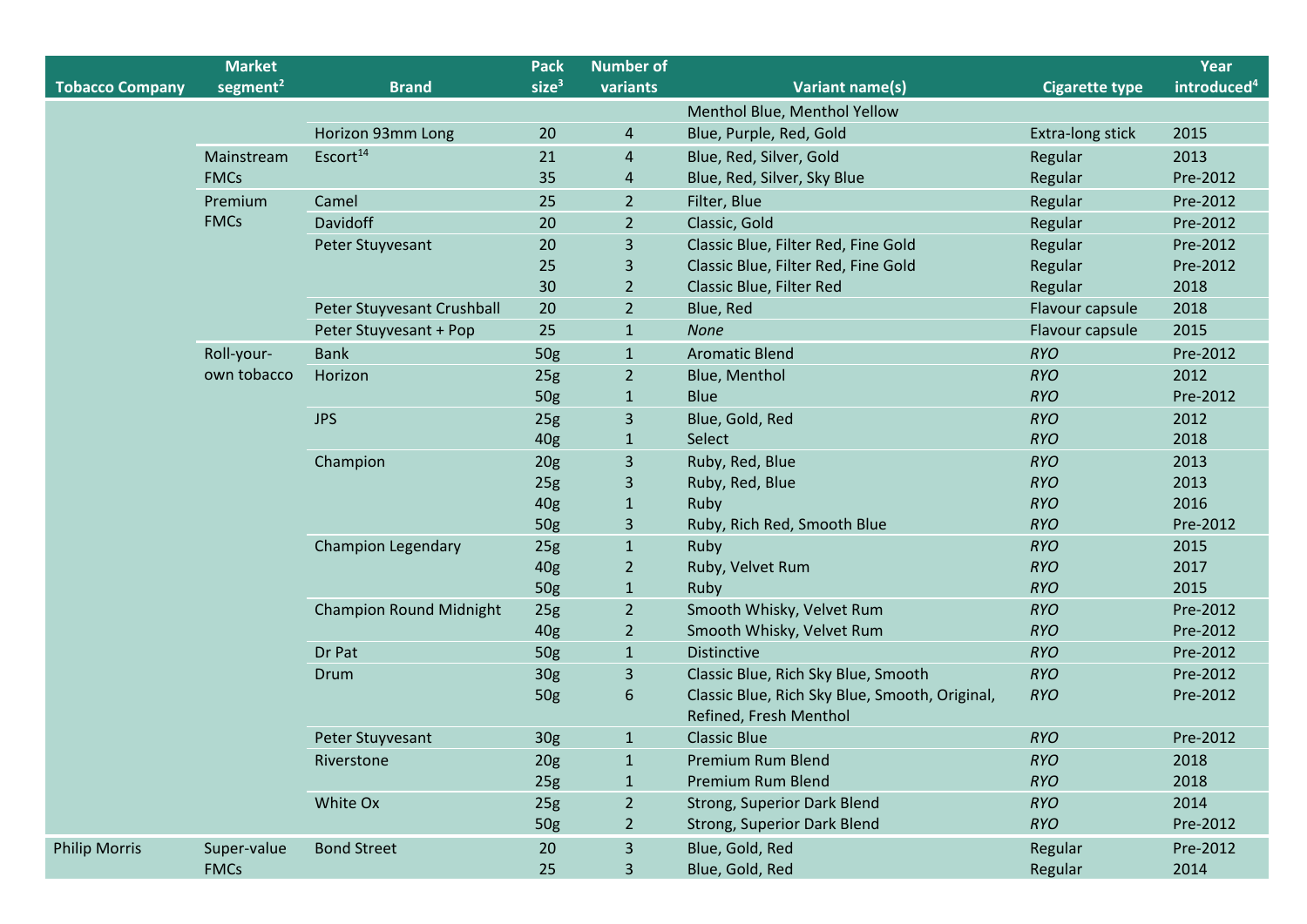|                         | <b>Market</b>          |                          | <b>Pack</b>       | <b>Number of</b> |                                                                                  |                       | Year                    |
|-------------------------|------------------------|--------------------------|-------------------|------------------|----------------------------------------------------------------------------------|-----------------------|-------------------------|
| <b>Tobacco Company</b>  | segment <sup>2</sup>   | <b>Brand</b>             | size <sup>3</sup> | variants         | <b>Variant name(s)</b>                                                           | <b>Cigarette type</b> | introduced <sup>4</sup> |
|                         |                        |                          | 30                | 3                | Blue, Gold, Red                                                                  | Regular               | 2018                    |
|                         |                        |                          | 40                | 4                | Blue, Gold, Red, Menthol                                                         | Regular               | 2014                    |
|                         |                        |                          | 50                | $\overline{2}$   | Blue, Gold                                                                       | Regular               | 2015                    |
|                         | <b>Value FMCs</b>      | Choice                   | 40                | $\mathbf{1}$     | <b>Rich Gold</b>                                                                 | Regular               | Pre-2012                |
|                         |                        | <b>Choice Signature</b>  | 20                | 3                | Classic Blend, Bold Blend, Blonde                                                | Regular               | 2015                    |
|                         |                        |                          | 25                | $\mathbf{1}$     | <b>Classic Blend</b>                                                             | Regular               | 2016                    |
|                         | Mainstream             | Longbeach                | 20                | $\overline{4}$   | Rich Blue, Fine Silver, Original Yellow, Menthol                                 | Regular               | Pre-2012                |
|                         | <b>FMCs</b>            |                          | 30                | $\overline{4}$   | Rich Blue, Fine Silver, Original Yellow, Menthol                                 | Regular               | Pre-2012                |
|                         |                        |                          | 40                | 6                | Rich Blue, Fine Silver, Original Yellow, Select<br>White, Menthol, Fresh Menthol | Regular               | Pre-2012                |
|                         |                        | <b>Longbeach Moments</b> | 30                | $\overline{4}$   | East Coast Blend, North Coast Blend, West<br>Coast Blend, Fresh Coast Blend      | Flavoured<br>tobacco  | 2017                    |
|                         |                        | Peter Jackson            | 20                | $\overline{2}$   | Original Blue, Rich Gold                                                         | Regular               | Pre-2012                |
|                         |                        |                          | 30                | 6                | Original Blue, Rich Gold, Virginia Red, Supreme<br>White, Fine Silver, Menthol   | Regular               | Pre-2012                |
|                         |                        |                          | 40                | $\overline{2}$   | Original Blue, Rich Gold                                                         | Regular               | 2017                    |
|                         |                        | Peter Jackson Classic    | 30                | $\overline{2}$   | Blue, Gold                                                                       | Regular               | 2017                    |
|                         |                        | Peter Jackson Hybrid     | 25                | $\overline{2}$   | Blue to Fresh, Gold to Fresh                                                     | Flavour capsule       | Pre-2012                |
|                         | Premium<br><b>FMCs</b> | Alpine                   | 25                | 5                | Menthol Filter, Menthol Fine, Menthol<br>Original, Menthol Rich, Menthol Supreme | Regular               | Pre-2012                |
|                         |                        | Marlboro                 | 20                | $\overline{2}$   | Gold, Red                                                                        | Regular               | Pre-2012                |
|                         |                        |                          | 25                | 4                | Gold, Red, Blue <sup>15</sup> , Menthol                                          | Regular               | Pre-2012                |
|                         |                        | Marlboro Ice Blast       | 20                | $\mathbf{1}$     | <b>None</b>                                                                      | Flavour capsule       | Pre-2012                |
|                         |                        |                          | 25                | $1\,$            | None                                                                             | Flavour capsule       | 2014                    |
|                         | Roll-your-             | Choice                   | 25g               | $\overline{2}$   | Rich Gold, Original Blue                                                         | <b>RYO</b>            | Pre-2012                |
|                         | own tobacco            |                          | 50g               | $\overline{2}$   | Rich Gold, Original Blue                                                         | <b>RYO</b>            | Pre-2012                |
|                         |                        | Craftsman                | 15 <sub>g</sub>   | $\overline{2}$   | Brunswick Blend, Sailor's Rum                                                    | <b>RYO</b>            | 2018                    |
|                         |                        |                          | 20 <sub>g</sub>   | $\overline{2}$   | Brunswick Blend, Sailor's Rum                                                    | <b>RYO</b>            | 2017                    |
|                         |                        |                          | 25 <sub>g</sub>   | $\overline{2}$   | Brunswick Blend, Sailor's Rum                                                    | <b>RYO</b>            | 2017                    |
|                         |                        | Longbeach                | 25g               | $\mathbf{1}$     | <b>Original Yellow</b>                                                           | <b>RYO</b>            | 2018                    |
|                         |                        |                          | 27g               | $\overline{2}$   | Original Yellow, Rich Blue                                                       | <b>RYO</b>            | 2016                    |
|                         |                        |                          | 55g               | $\overline{2}$   | Original Yellow, Rich Blue                                                       | <b>RYO</b>            | 2013                    |
|                         |                        | Peter Jackson            | 25g               | $\mathbf{1}$     | <b>Original Blue</b>                                                             | <b>RYO</b>            | 2018                    |
| <b>Richland Express</b> | Super-value            | Deal                     | 20                | 3                | Blue, Red, Purple                                                                | Regular               | Pre-2012                |
|                         | <b>FMCs</b>            |                          | 25                | 3                | Blue, Red, Purple                                                                | Regular               | Pre-2012                |
|                         |                        |                          | 30                | 3                | Blue, Red, Menthol                                                               | Regular               | Pre-2012                |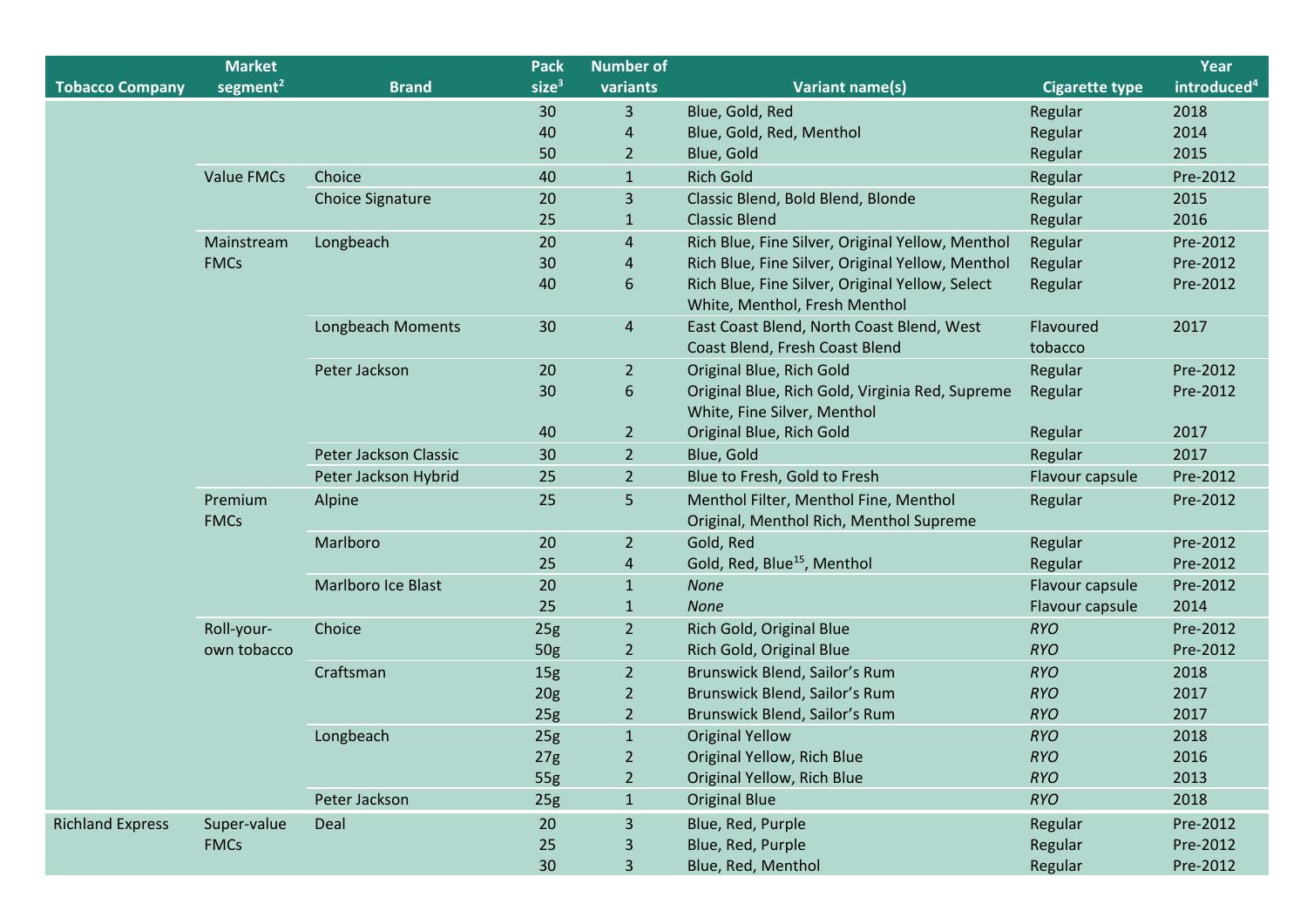|                        | <b>Market</b>        |                     | <b>Pack</b>       | <b>Number of</b> |                                   |                       | Year                    |
|------------------------|----------------------|---------------------|-------------------|------------------|-----------------------------------|-----------------------|-------------------------|
| <b>Tobacco Company</b> | segment <sup>2</sup> | <b>Brand</b>        | size <sup>3</sup> | variants         | <b>Variant name(s)</b>            | <b>Cigarette type</b> | introduced <sup>4</sup> |
|                        |                      |                     | 40                | $\overline{4}$   | Blue, Red, Purple, Breeze Menthol | Regular               | 2017                    |
|                        |                      | Hong Ta Shan        | 20                | $\mathbf{1}$     | <b>None</b>                       | Regular               | 2017                    |
|                        | <b>Value FMCs</b>    | Reef                | 20                | 3                | Blue, Gold, Red                   | Regular               | Pre-2012                |
|                        |                      |                     | 25                | 3                | Blue, Gold, Red                   | Regular               | 2012                    |
|                        |                      |                     | 30                | 3                | Blue, Gold, Red                   | Regular               | 2018                    |
|                        |                      |                     | 40                | $\overline{3}$   | Blue, Gold, Red                   | Regular               | 2017                    |
|                        | Mainstream           | Jet Clove           | 20                | $\mathbf{1}$     | <b>None</b>                       | Clove cigarette       | 2014                    |
|                        | <b>FMCs</b>          | Manitou             | 20                | $\mathbf{1}$     | No Additive Pink                  | Regular               | Pre-2012                |
|                        |                      | Manitou Organic     | 20                | $\overline{2}$   | Gold, Virginia Green              | Regular               | Pre-2012                |
|                        |                      |                     | 30                | $\mathbf{1}$     | <b>None</b>                       | Regular               | Pre-2012                |
|                        | Roll-your-           | Deal                | 25g               | $\mathbf{1}$     | <b>Blue</b>                       | <b>RYO</b>            | 2018                    |
|                        | own tobacco          |                     | 40 <sub>g</sub>   | $\mathbf{1}$     | <b>Blue</b>                       | <b>RYO</b>            | 2018                    |
|                        |                      | Harvest             | 25g               | $\overline{3}$   | Dark, Dark Menthol, Dark Aroma    | Regular               | Pre-2012                |
|                        |                      | Manitou             | 30g               | $\overline{2}$   | Pink, Organic Green               | Regular               | 2016                    |
| <b>Brightcity</b>      | Super-value          | Huanghelou          | 20                | $\mathbf{1}$     | <b>None</b>                       | Regular               | 2014                    |
| International          | <b>FMCs</b>          | <b>RGD</b>          | 20                | $\mathbf{1}$     | <b>None</b>                       | Regular               | 2014                    |
| Patron Group           | Super-value          | Chungwha            | 20                | $\overline{2}$   | Gold, Red                         | Regular               | Pre-2012                |
|                        | <b>FMCs</b>          | Double Happiness    | 20                | $\overline{2}$   | Gold, Red                         | Regular               | Pre-2012                |
|                        |                      | GD                  | 20                | $\mathbf{1}$     | None                              | Regular               | Pre-2012                |
| Other                  | Super-value          | Furongwang          | 20                | $\mathbf{1}$     | None                              | Regular               | Pre-2012                |
|                        | <b>FMCs</b>          | Lesser Panda        | 20                | $\mathbf{1}$     | <b>None</b>                       | Regular               | Pre-2012                |
|                        |                      | Liqun               | 20                | $\mathbf{1}$     | <b>None</b>                       | Regular               | 2015                    |
|                        |                      | Yuxi                | 20                | $\mathbf{1}$     | <b>None</b>                       | Regular               | Pre-2012                |
|                        | <b>Value FMCs</b>    | Esse                | 20                | $\overline{3}$   | Blue, Menthol, Black              | Regular               | Pre-2012                |
|                        | Premium              | <b>Gudang Garam</b> | 20                | $\mathbf{1}$     | Surya Professional                | Clove cigarette       | Pre-2012                |
|                        | <b>FMCs</b>          |                     |                   |                  |                                   |                       |                         |
|                        | Roll-your-           | Golden Virginia     | 30g               | $\mathbf{1}$     | <b>Premium Blend</b>              | <b>RYO</b>            | Pre-2012                |
|                        | own tobacco          | Stockmans           | 50 <sub>g</sub>   | $\mathbf{1}$     | Classic                           | <b>RYO</b>            | Pre-2012                |

<sup>1</sup> Sourced from *Australian Retail Tobacconist (ART) v*olume 107 (Jul-Sep 2018) and CBRC checks of online supermarket websites (Melbourne stores), January 2019.<br><sup>2</sup> FMCs: factory-made cigarettes.

<sup>&</sup>lt;sup>3</sup> 'g' denotes pouch weight in grams for roll-your-own tobacco products; all others are number of cigarette sticks per pack for FMCs.